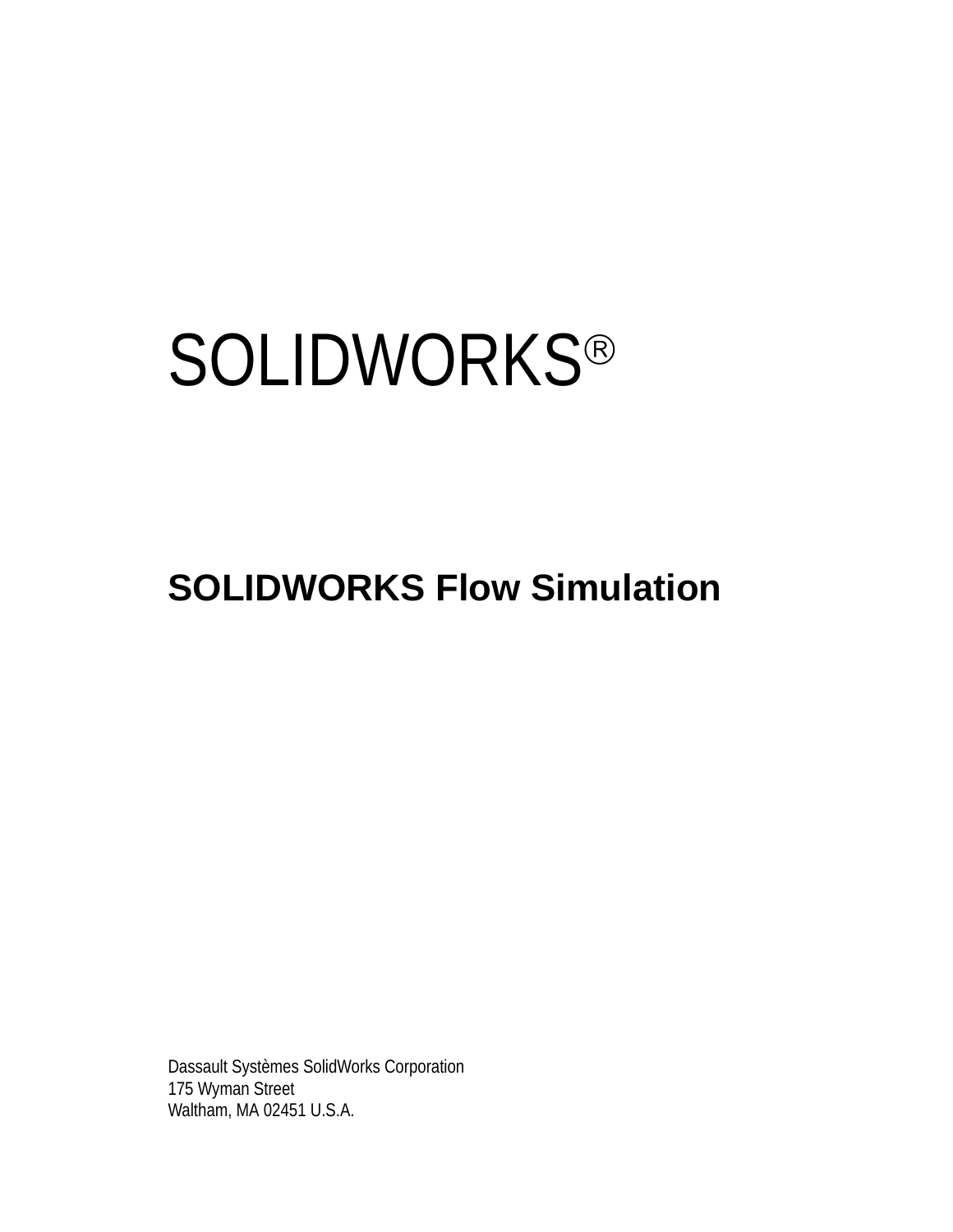© 1995-2017, Dassault Systemes SolidWorks Corporation, a Dassault Systèmes SE company, 175 Wyman Street, Waltham, Mass. 02451 USA. All Rights Reserved.

The information and the software discussed in this document are subject to change without notice and are not commitments by Dassault Systemes SolidWorks Corporation (DS SolidWorks).

No material may be reproduced or transmitted in any form or by any means, electronically or manually, for any purpose without the express written permission of DS SolidWorks.

The software discussed in this document is furnished under a license and may be used or copied only in accordance with the terms of the license. All warranties given by DS SolidWorks as to the software and documentation are set forth in the license agreement, and nothing stated in, or implied by, this document or its contents shall be considered or deemed a modification or amendment of any terms, including warranties, in the license agreement.

#### **Patent Notices**

SOLIDWORKS® 3D mechanical CAD and/or Simulation software is protected by U.S. Patents 6,611,725; 6,844,877; 6,898,560; 6,906,712; 7,079,990; 7,477,262; 7,558,705; 7,571,079; 7,590,497; 7,643,027; 7,672,822; 7,688,318; 7,694,238; 7,853,940; 8,305,376; 8,581,902; 8,817,028; 8,910,078; 9,129,083; 9,153,072; 9,262,863; 9,465,894; 9,646,412 and foreign patents, (e.g., EP 1,116,190 B1 and JP  $3,517,643$ .

eDrawings® software is protected by U.S. Patent 7,184,044; U.S. Patent 7,502,027; and Canadian Patent 2,318,706.

U.S. and foreign patents pending.

#### **Trademarks and Product Names for SOLIDWORKS Products and Services**

SOLIDWORKS, 3D ContentCentral, 3D PartStream.NET, eDrawings, and the eDrawings logo are registered trademarks and FeatureManager is a jointly owned registered trademark of DS SolidWorks.

CircuitWorks, FloXpress, PhotoView 360, and TolAnalyst are trademarks of DS SolidWorks.

FeatureWorks is a registered trademark of HCL Technologies Ltd.

SOLIDWORKS 2018, SOLIDWORKS Standard, SOLIDWORKS Professional, SOLIDWORKS Premium, SOLIDWORKS PDM Professional, SOLIDWORKS PDM Standard, SOLIDWORKS Simulation Standard, SOLIDWORKS Simulation Professional, SOLIDWORKS<br>Simulation Premium, SOLIDWORKS Flow Simulation,<br>eDrawings Viewer, eDrawings Professional, SOLIDWORKS<br>Sustainability, SOLIDWORKS Plastics, SOLIDWORKS<br>Electrical Schematic Stand SOLIDWORKS Electrical Professional, CircuitWorks,<br>SOLIDWORKS Composer, SOLIDWORKS Inspection,<br>SOLIDWORKS MBD, SOLIDWORKS PCB powered by<br>Altium, SOLIDWORKS PCB Connector powered by Altium,<br>and SOLIDWORKS Visualization are p SolidWorks.

Other brand or product names are trademarks or registered trademarks of their respective holders.

COMMERCIAL COMPUTER SOFTWARE - PROPRIETARY

The Software is a "commercial item" as that term is defined at 48 C.F.R. 2.101 (OCT 1995), consisting of "commercial computer software" and "commercial software documentation" as such<br>terms are used in 48 C.F.R. 12.212 (SEPT 1995) and is provided<br>to the U.S. Government (a) for acquisition by or on behalf of<br>civilian agencies, consistent with the Department of Defense, consistent with the policies set forth in 48 C.F.R. 227.7202-1 (JUN 1995) and 227.7202-4 (JUN 1995)

In the event that you receive a request from any agency of the If the event that you created Software with rights beyond those<br>set forth above, you will notify DS SolidWorks of the scope of<br>the request and DS SolidWorks will have five (5) business days<br>to, in its sole discretion, acce Wyman Street, Waltham, Massachusetts 02451 USA.

## **Copyright Notices for SOLIDWORKS Standard, Premium, Professional, and Education Products**

Portions of this software © 1986-2017 Siemens Product Lifecycle Management Software Inc. All rights reserved.

This work contains the following software owned by Siemens Industry Software Limited:

D-Cubed® 2D DCM © 2017. Siemens Industry Software Limited. All Rights Reserved.

D-Cubed® 3D DCM © 2017. Siemens Industry Software Limited. All Rights Reserved.

D-Cubed® PGM © 2017. Siemens Industry Software Limited. All Rights Reserved.

D-Cubed® CDM © 2017. Siemens Industry Software Limited. All Rights Reserved.

D-Cubed® AEM © 2017. Siemens Industry Software Limited. All Rights Reserved.

Portions of this software © 1998-2017 HCL Technologies Ltd. Portions of this software incorporate PhysX™ by NVIDIA 2006- 2010.

Portions of this software © 2001-2017 Luxology, LLC. All rights reserved, patents pending.

Portions of this software © 2007-2017 DriveWorks Ltd.

© 2011, Microsoft Corporation. All rights reserved.

Includes Adobe® PDF Library technology

Copyright 1984-2016 Adobe Systems Inc. and its licensors. All rights reserved. Protected by U.S. Patents.5,929,866; 5,943,063; 6,289,364; 6,563,502; 6,639,593; 6,754,382; Patents Pending.

Adobe, the Adobe logo, Acrobat, the Adobe PDF logo, Distiller and Reader are registered trademarks or trademarks of Adobe Systems Inc. in the U.S. and other countries.

For more DS SolidWorks copyright information, see Help > About SOLIDWORKS.

### **Copyright Notices for SOLIDWORKS Simulation Products**

Portions of this software © 2008 Solversoft Corporation.

PCGLSS © 1992-2017 Computational Applications and System Integration, Inc. All rights reserved.

#### **Copyright Notices for SOLIDWORKS PDM Professional Product**

Outside In® Viewer Technology, © 1992-2012 Oracle © 2011, Microsoft Corporation. All rights reserved.

## **Copyright Notices for eDrawings Products**

Portions of this software © 2000-2014 Tech Soft 3D.

Portions of this software © 1995-1998 Jean-Loup Gailly and Mark Adler.

Portions of this software © 1998-2001 3Dconnexion.

Portions of this software © 1998-2014 Open Design Alliance. All rights reserved.

Portions of this software © 1995-2012 Spatial Corporation.

The eDrawings® for Windows® software is based in part on the work of the Independent JPEG Group.

Portions of eDrawings® for iPad® copyright © 1996-1999 Silicon Graphics Systems, Inc.

 Portions of eDrawings® for iPad® copyright © 2003 - 2005 Apple Computer Inc.

#### **Copyright Notices for SOLIDWORKS PCB Products**

Portions of this software © 2017 Altium Limited.

Document Number: PMT1843-ENG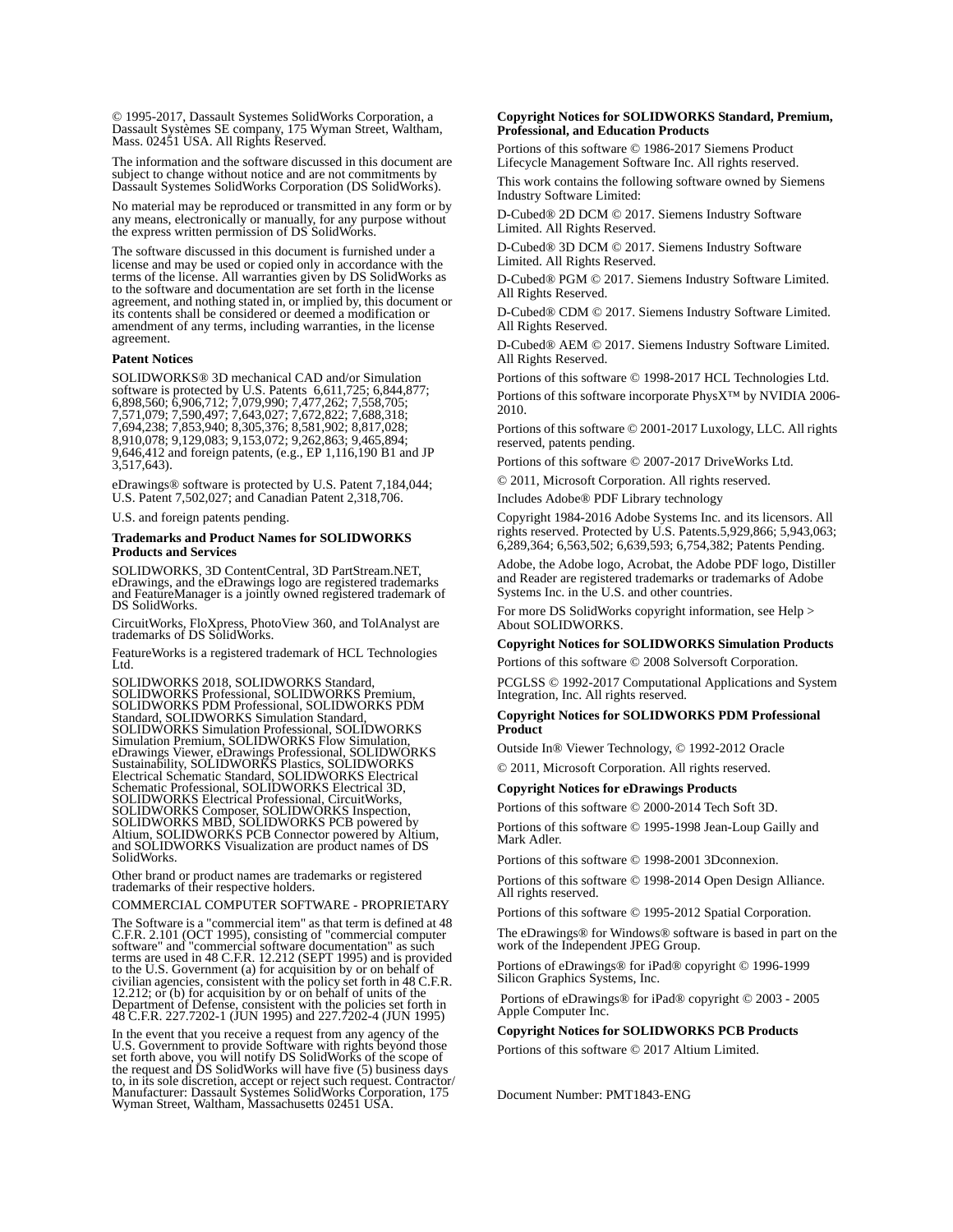## **Contents**

## **Introduction**

**Lesson 1:**

| Using this Book $\ldots \ldots \ldots \ldots \ldots \ldots \ldots \ldots \ldots \ldots \ldots \ldots \ldots$ |  |
|--------------------------------------------------------------------------------------------------------------|--|
|                                                                                                              |  |
|                                                                                                              |  |
|                                                                                                              |  |
|                                                                                                              |  |
|                                                                                                              |  |
|                                                                                                              |  |
|                                                                                                              |  |
|                                                                                                              |  |
| CLUDWORKS Flow Simulation Broject                                                                            |  |

## **Creating a SOLIDWORKS Flow Simulation Project**

| Case Study: Manifold Assembly $\dots\dots\dots\dots\dots\dots\dots\dots\dots\dots\dots$ |  |
|-----------------------------------------------------------------------------------------|--|
|                                                                                         |  |
|                                                                                         |  |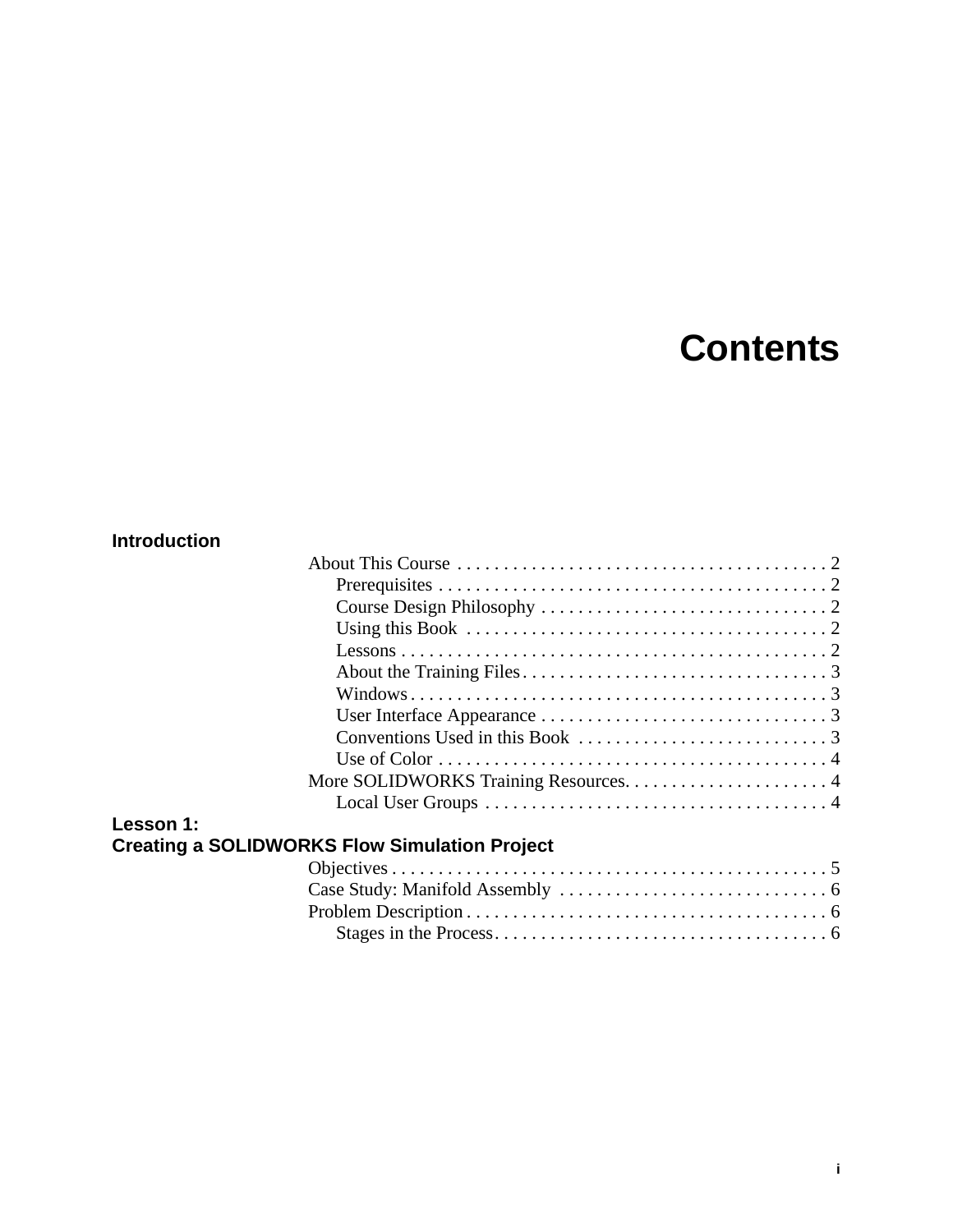| Exclude Cavities Without Flow Conditions 21 |
|---------------------------------------------|
|                                             |
|                                             |
|                                             |
|                                             |
|                                             |
|                                             |
|                                             |
|                                             |
|                                             |
|                                             |
|                                             |
|                                             |
|                                             |
|                                             |
|                                             |
|                                             |

## **Lesson 2: Meshing**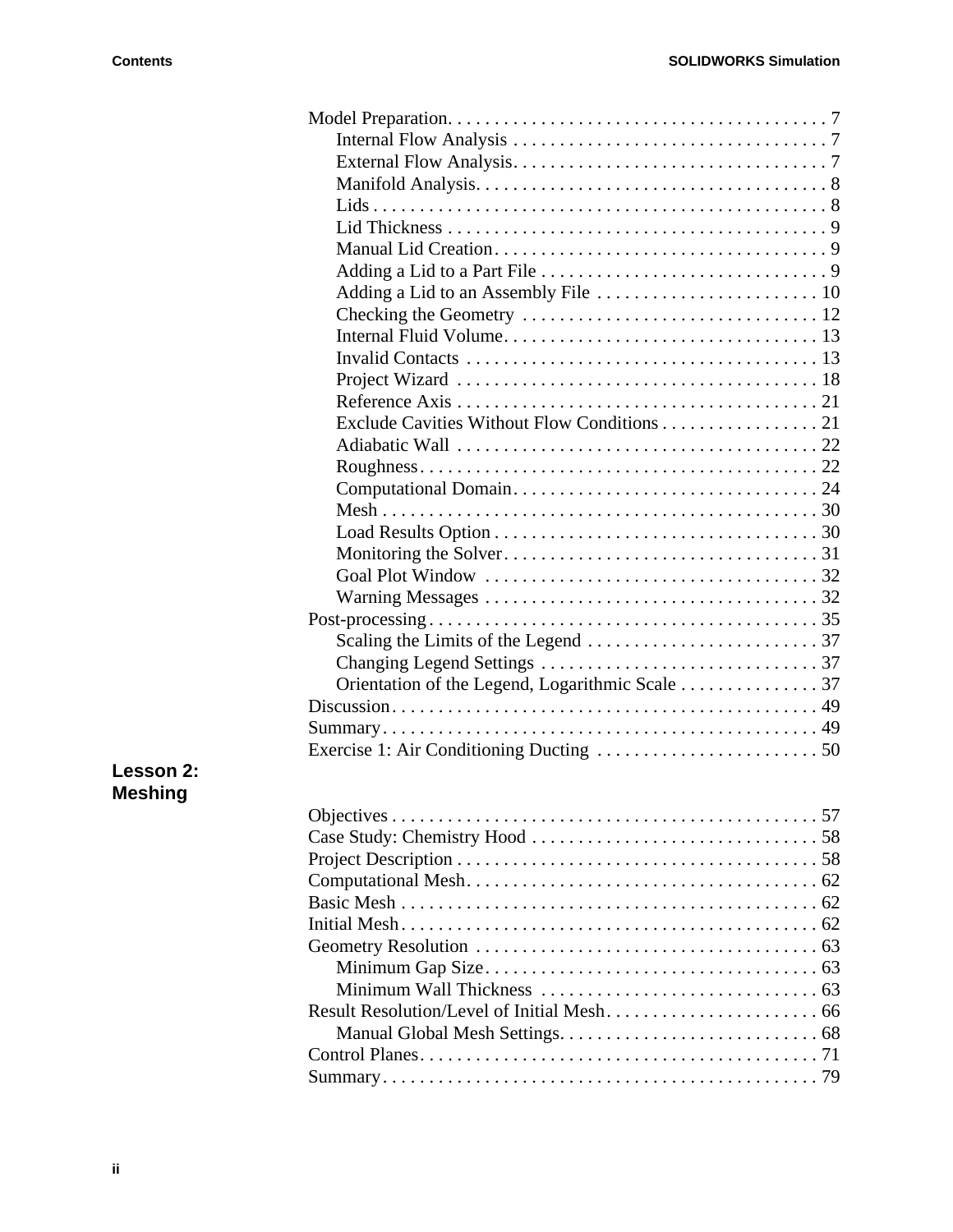| Lesson 3:                          |                                                                  |  |
|------------------------------------|------------------------------------------------------------------|--|
| <b>Thermal Analysis</b>            |                                                                  |  |
|                                    |                                                                  |  |
|                                    |                                                                  |  |
|                                    |                                                                  |  |
|                                    |                                                                  |  |
|                                    |                                                                  |  |
|                                    |                                                                  |  |
|                                    |                                                                  |  |
|                                    |                                                                  |  |
|                                    |                                                                  |  |
|                                    | Exercise 6: Materials with Orthotropic Thermal Conductivity  116 |  |
|                                    |                                                                  |  |
|                                    |                                                                  |  |
| Lesson 4:                          |                                                                  |  |
| <b>External Transient Analysis</b> |                                                                  |  |
|                                    |                                                                  |  |
|                                    |                                                                  |  |
|                                    |                                                                  |  |
|                                    |                                                                  |  |
|                                    |                                                                  |  |
|                                    |                                                                  |  |
|                                    |                                                                  |  |
|                                    |                                                                  |  |
|                                    | Solution Adaptive Mesh Refinement  136                           |  |
|                                    |                                                                  |  |
|                                    |                                                                  |  |
|                                    |                                                                  |  |
|                                    |                                                                  |  |
|                                    |                                                                  |  |
|                                    |                                                                  |  |
|                                    |                                                                  |  |
|                                    |                                                                  |  |
|                                    |                                                                  |  |
|                                    |                                                                  |  |
|                                    |                                                                  |  |
|                                    |                                                                  |  |
|                                    |                                                                  |  |
|                                    | Exercise 8: Electronics Cooling  147                             |  |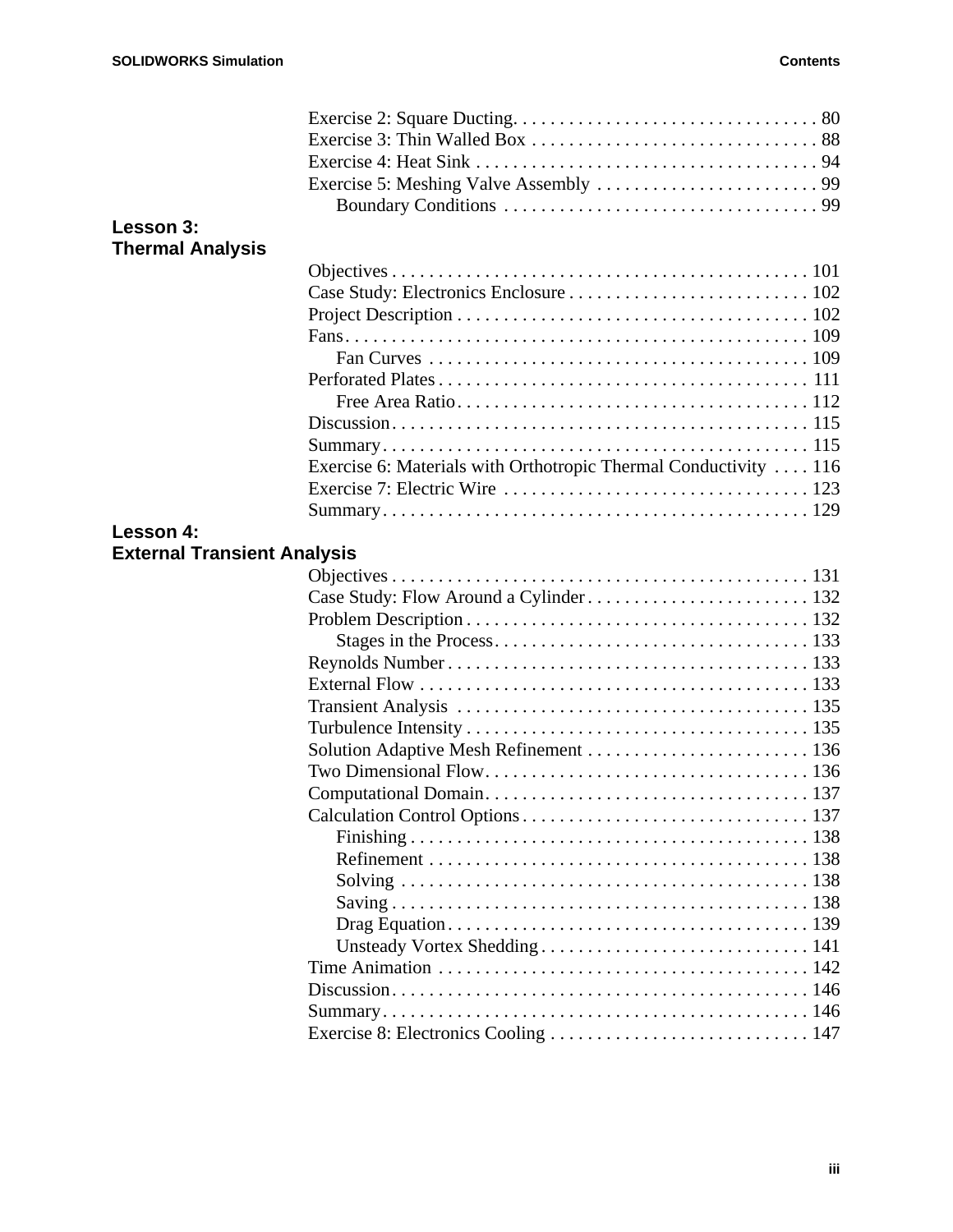| Lesson 5:                        |                                                     |
|----------------------------------|-----------------------------------------------------|
| <b>Conjugate Heat Transfer</b>   |                                                     |
|                                  |                                                     |
|                                  |                                                     |
|                                  |                                                     |
|                                  |                                                     |
|                                  |                                                     |
|                                  |                                                     |
|                                  |                                                     |
|                                  |                                                     |
|                                  | Exercise 9: Heat Exchanger with Multiple Fluids 167 |
| Lesson 6:                        |                                                     |
| <b>EFD Zooming</b>               |                                                     |
|                                  |                                                     |
|                                  |                                                     |
|                                  |                                                     |
|                                  |                                                     |
|                                  | EFD Zooming - Computational Domain 175              |
|                                  |                                                     |
| Lesson 7:                        |                                                     |
| <b>Porous Media</b>              |                                                     |
|                                  |                                                     |
|                                  |                                                     |
|                                  |                                                     |
|                                  |                                                     |
|                                  |                                                     |
|                                  |                                                     |
|                                  |                                                     |
|                                  |                                                     |
|                                  |                                                     |
|                                  |                                                     |
|                                  |                                                     |
|                                  |                                                     |
|                                  |                                                     |
|                                  |                                                     |
| Lesson 8:                        |                                                     |
| <b>Rotating Reference Frames</b> |                                                     |
|                                  |                                                     |
|                                  |                                                     |
|                                  |                                                     |
|                                  |                                                     |
|                                  |                                                     |
|                                  |                                                     |
|                                  |                                                     |
|                                  |                                                     |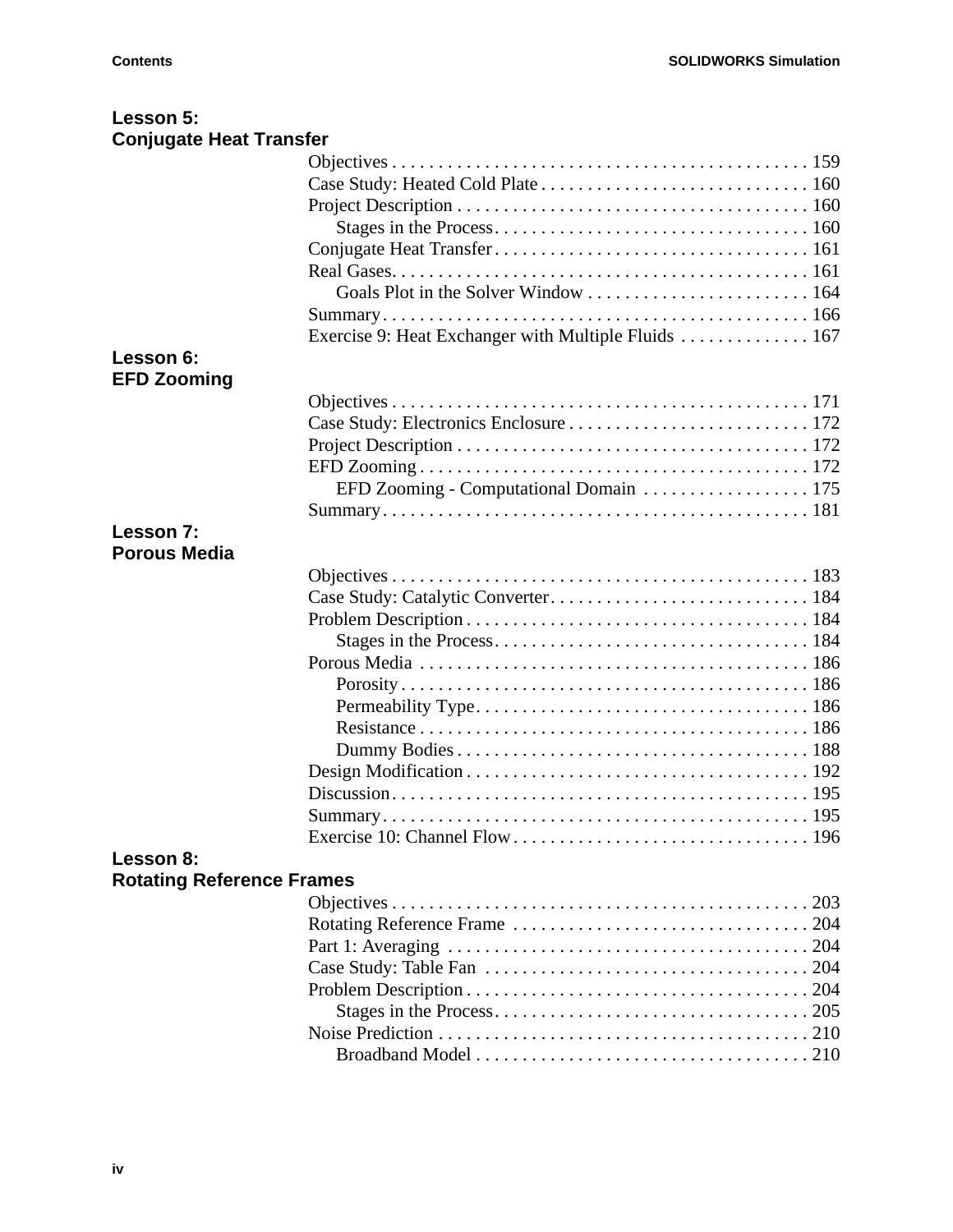| Lesson 9:               |                                                       |  |
|-------------------------|-------------------------------------------------------|--|
| <b>Parametric Study</b> |                                                       |  |
|                         |                                                       |  |
|                         |                                                       |  |
|                         |                                                       |  |
|                         |                                                       |  |
|                         |                                                       |  |
|                         |                                                       |  |
|                         |                                                       |  |
|                         |                                                       |  |
|                         |                                                       |  |
|                         |                                                       |  |
|                         |                                                       |  |
|                         |                                                       |  |
|                         |                                                       |  |
|                         |                                                       |  |
|                         |                                                       |  |
|                         | Exercise 12: Variable Geometry Dependent Solution 243 |  |
|                         |                                                       |  |
| Lesson 10:              |                                                       |  |
| <b>Free Surface</b>     |                                                       |  |
|                         |                                                       |  |
|                         |                                                       |  |
|                         |                                                       |  |
|                         |                                                       |  |
|                         |                                                       |  |
|                         |                                                       |  |
|                         |                                                       |  |
|                         |                                                       |  |
|                         | Exercise 13: Heat Exchanger with Multiple Fluids  254 |  |
|                         |                                                       |  |
|                         |                                                       |  |
|                         |                                                       |  |